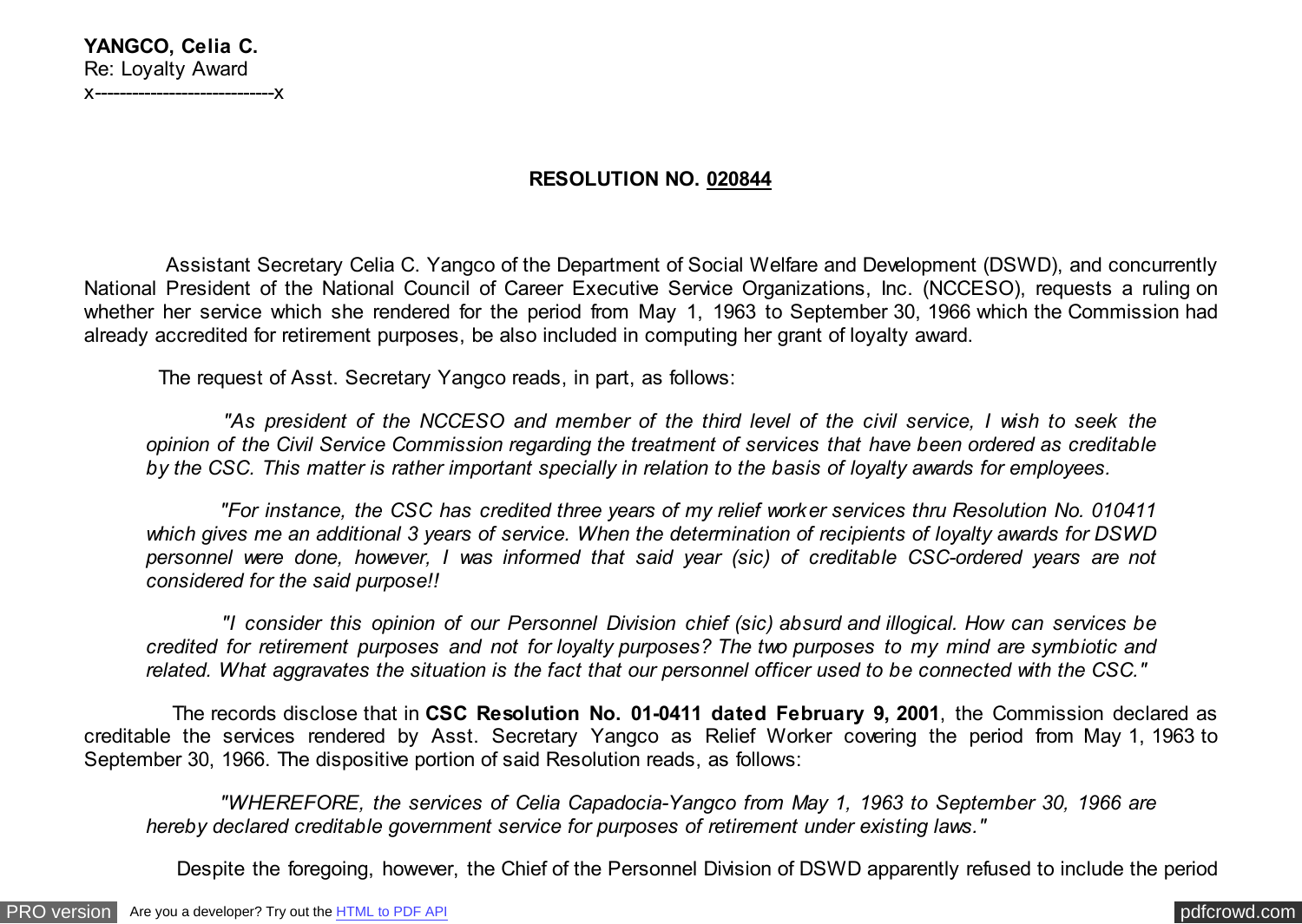from May 1, 1963 to September 30, 1966 as part of the government service of Asst. Secretary Yangco in the computation of her length of government service for the grant of loyalty award.

 Hence, the instant request where the sole issue to be resolved is whether the period from May 1, 1963 to September 30, 1966 which the Commission had earlier accredited as part of Asst. Secretary Yangco's government service for purposes of retirement be also included in computing her length of service for the purpose of granting her loyalty award.

 As already stated earlier, the service rendered by Asst. Secretary Yangco from May 1, 1963 to September 30, 1966 was declared by the Commission as creditable service for purposes of retirement. This simply means that her entry into the government service commenced on May 1, 1963. Hence, in computing her retirement benefits, her length of service shall be reckoned from May 1, 1963 and onwards until her actual retirement. This being so, the Commission finds no rhyme or reason to exclude the period from May 1, 1963 to September 30, 1966 in computing her length of service for the purpose of granting her a loyalty award. Common sense dictates that since the Commission had already declared that May 1, 1963 was her first day in the government service, it follows that the same must be the reckoning date in computing her length of service for the purpose of granting her a loyalty award. This is especially true as her government service from May 1, 1963 is continuous and unbroken as reflected in her service record. To rule otherwise would, in effect, render inutile and inefficacious CSC Resolution No. 01-0411 dated February 9, 2001.

 **WHEREFORE,** the Commission hereby rules that the government service of Asst. Secretary Celia Capadocia-Yangco commenced on May 1, 1963 which shall be the reckoning date in computing her length of service for the purpose of granting her loyalty award.

Quezon City, **JUN 19 2002**

(Signed) **KARINA CONSTANTINO-DAVID** Chairman

(Signed) **JOSE F. ERESTAIN, JR.** Commissioner

(Signed)